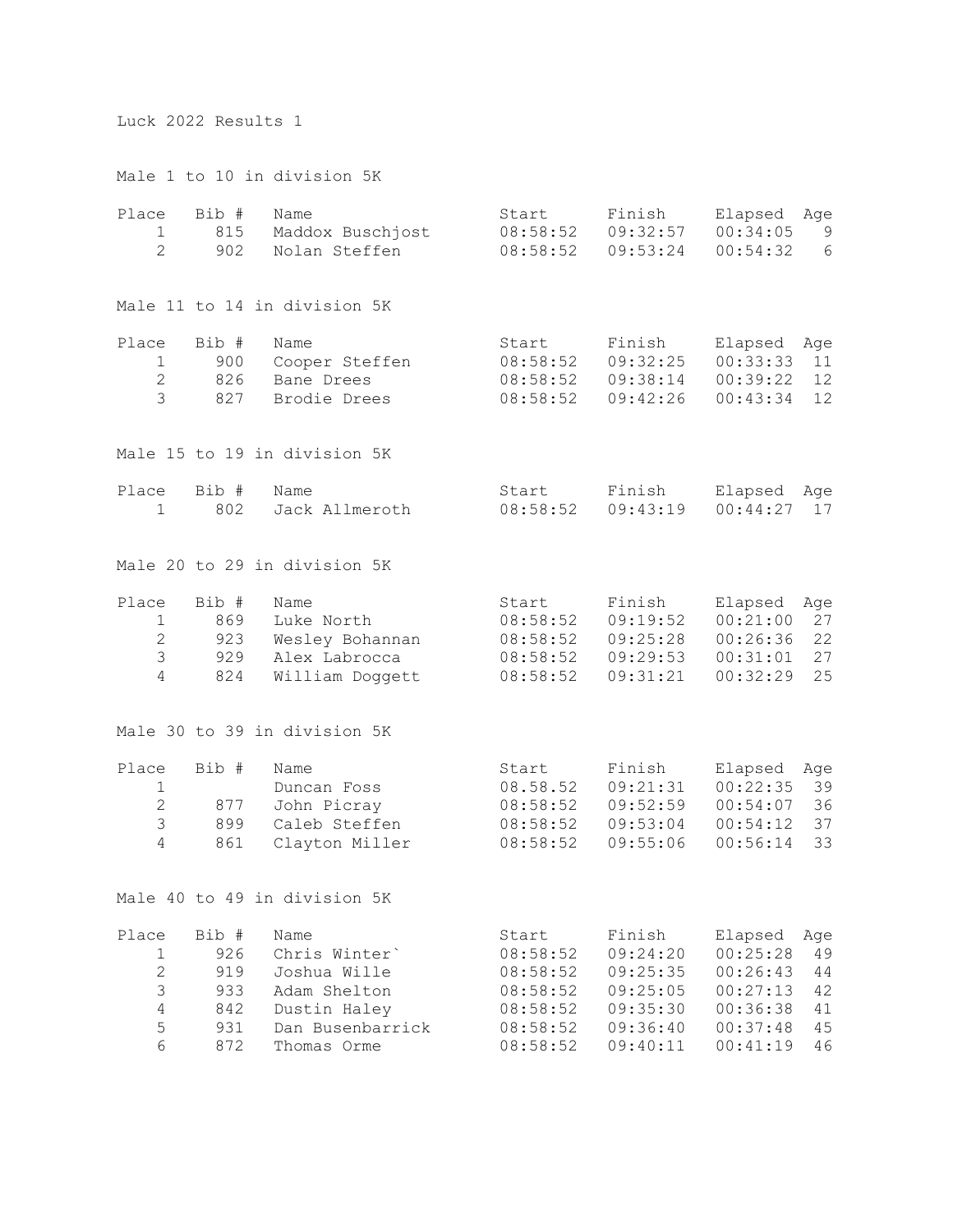| Male 50 to 59 in division 5K |
|------------------------------|
|------------------------------|

| Place | Bib # | Name           | Start    | Finish   | Elapsed  | Age |
|-------|-------|----------------|----------|----------|----------|-----|
|       | 846   | Chris Hentges  | 08:58:52 | 09:24:43 | 00:25:51 | 56  |
| 2     | 928   | Mike Rackers   | 08:58:52 | 09:26:46 | 00:27:54 | 56  |
| 3     | 848   | Daniel Hinds   | 08:58:52 | 09:28:01 | 00:29:09 | 50  |
| 4     | 845   | Kevin Heislen  | 08:58:52 | 09:28:07 | 00:29:15 | 55  |
| 5     | 921   | Ken Wilmes     | 08:58:52 | 09:30:58 | 00:32:06 | 56  |
| 6     | 888   | Phillip Richey | 08:58:52 | 09:33:28 | 00:34:36 | 51  |
| 7     | 892   | Kent Robinson  | 08:58:52 | 09:34:34 | 00:35:42 | 58  |
| 8     | 925   | Tom Rhoads     | 08:58:52 | 09:55:01 | 00:56:09 | 51  |
| 9     | 817   | Todd Cowan     | 08:58:52 | 09:58:14 | 00:59:22 | 59  |

Age Group Race Report as of 3/12/2022 10:06:11 AM for Male 60 to 69 in division 5K

| Place | Bib # | Name                  | Start    | Finish   | Elapsed  | Age |
|-------|-------|-----------------------|----------|----------|----------|-----|
|       | 849   | Stuart Huddleston     | 08:58:52 | 09:28:18 | 00:29:26 | 67  |
| 2     | 837   | Jed Friedrichsen      | 08:58:52 | 09:30:21 | 00:31:29 | 65  |
| 3     | 907   | Larry Stuart          | 08:58:52 | 09:37:30 | 00:38:38 | -61 |
| 4     | 866   | Ron Murphy            | 08:58:52 | 09:40:54 | 00:42:02 | 64  |
| 5     | 932   | Chris H               | 08:58:52 | 09:41:46 | 00:42:54 | 65  |
| 6     | 879   | David Poire           | 08:58:52 | 09:42:26 | 00:43:34 | 60  |
| 7     | 843   | James Hall            | 08:58:52 | 09:44:40 | 00:45:48 | 67  |
| 8     | 819   | Sam Crawford          | 08:58:52 | 09:46:23 | 00:47:31 | 63  |
| 0     | 867   | ***David Neighbors*** | 08:58:52 | 09:00:00 | 00:01:08 | 66  |

Male 70 and older in division 5K

| Place Bib # Name |                   | Start                            | Finish | Elapsed Age |  |
|------------------|-------------------|----------------------------------|--------|-------------|--|
|                  | 1 908 John Talley | 08:58:52  09:50:26  00:51:34  70 |        |             |  |

Age Group Race Report as of 3/12/2022 10:06:11 AM for Female 1 to 10 in division 5K

| Place Bib # Name |                        | Start | Finish                          | Elapsed Aqe |  |
|------------------|------------------------|-------|---------------------------------|-------------|--|
|                  | 881 - Kumani Price     |       | 08:58:52  09:48:37  00:50:45  8 |             |  |
|                  | 901 ***Cora Steffen*** |       |                                 |             |  |

Female 11 to 14 in division 5K

| Place Bib # Name |                   | Start | Finish Elapsed Age |  |
|------------------|-------------------|-------|--------------------|--|
|                  | 1 832 Aurora Foss |       |                    |  |

Female 15 to 19 in division 5K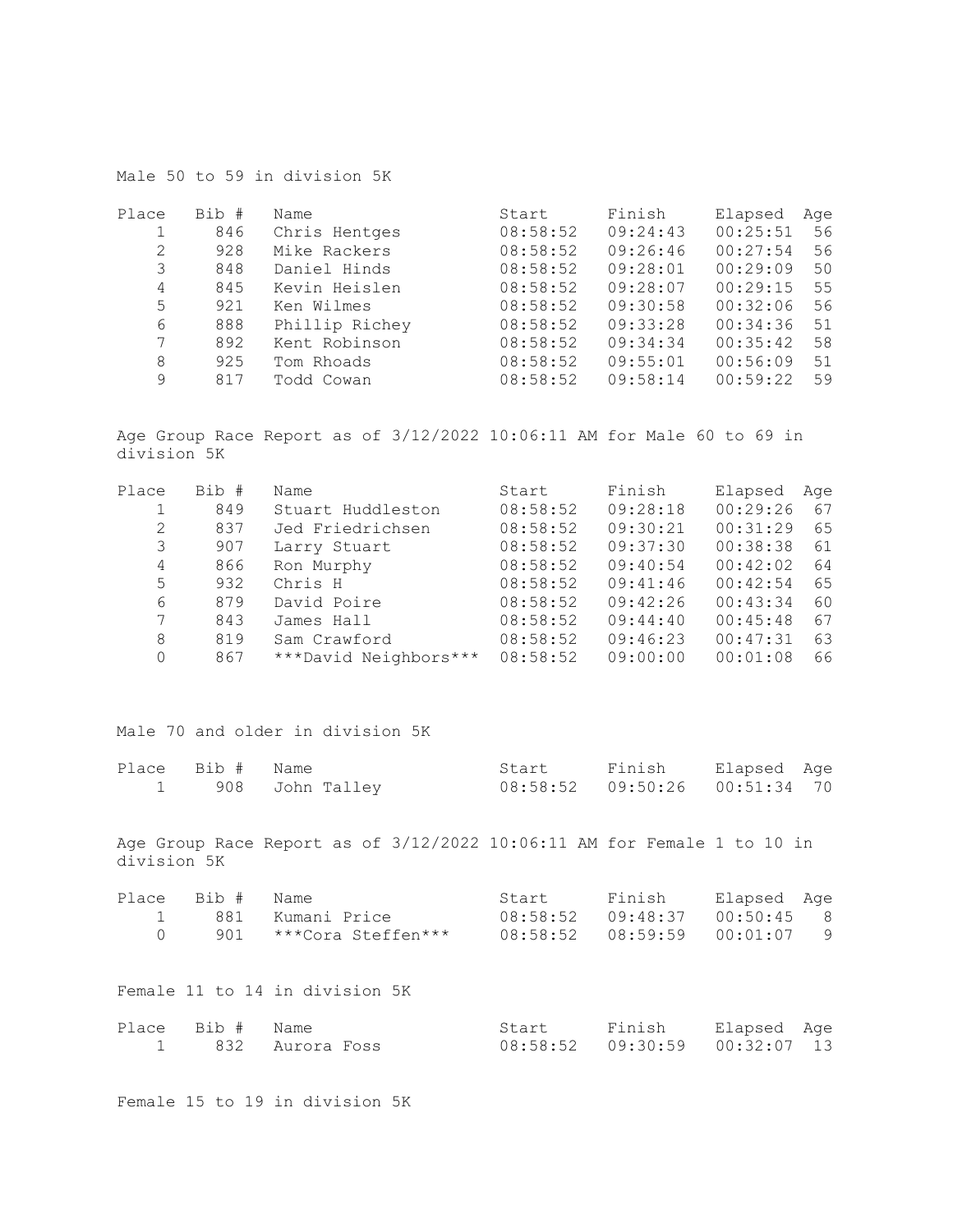No results yet for this age group.

| Place    | Bib # | Name               | Start    | Finish   | Elapsed  | Age |
|----------|-------|--------------------|----------|----------|----------|-----|
|          | 839   | Sam Garrett        | 08:58:52 | 09:20:05 | 00:21:13 | 27  |
| 2        | 930   | Hannah Seig        | 08:58:52 | 09:26:18 | 00:27:26 | 25  |
| 3        | 857   | Jaycie Lucero      | 08:58:52 | 09:32:26 | 00:33:34 | 21  |
| 4        | 920   | Kirsten Williams   | 08:58:52 | 09:32:32 | 00:33:40 | 20  |
| 5        | 887   | Kylynn Richey      | 08:58:52 | 09:33:35 | 00:34:43 | 28  |
| 6        | 882   | Samantha Price     | 08:58:52 | 09:49:38 | 00:50:46 | 26  |
| 7        | 803   | Gloria Anderson    | 08:58:52 | 09:49:45 | 00:50:53 | 23  |
| 8        | 830   | Taylor Fick        | 08:58:52 | 09:50:49 | 00:51:57 | 29  |
| 9        | 890   | Alexa Robinson     | 08:58:52 | 09:52:55 | 00:54:03 | 28  |
| 10       | 847   | Jane Hildebrand    | 08:58:52 | 09:53:21 | 00:54:29 | 25  |
| 11       | 859   | Katelinn McKee     | 08:58:52 | 09:53:22 | 00:54:30 | 29  |
| 12       | 808   | Kristina Bennett   | 08:58:52 | 09:55:04 | 00:56:12 | 24  |
| $\Omega$ | 915   | ***Jadelyn Weed*** | 08:58:52 | 09:05:13 | 00:06:21 | 26  |

Female 20 to 29 in division 5K

Age Group Race Report as of 3/12/2022 10:06:12 AM for Female 30 to 39 in division 5K

| Place | Bib # | Name                | Start    | Finish   | Elapsed  | Age |
|-------|-------|---------------------|----------|----------|----------|-----|
|       | 903   | Stacy Steffen       | 08:58:52 | 09:31:17 | 00:32:25 | 35  |
| 2     | 871   | Ishvara Om          | 08:58:52 | 09:31:54 | 00:33:02 | 38  |
| 3     | 884   | Sonya Raithel       | 08:58:52 | 09:32:17 | 00:33:25 | 34  |
| 4     | 883   | Natasha Raithel     | 08:58:52 | 09:32:35 | 00:33:43 | 33  |
| 5     | 838   | Hallie Gaines       | 08:58:52 | 09:34:12 | 00:35:20 | 33  |
| 6     | 820   | Jennifer Degenhardt | 08:58:52 | 09:38:07 | 00:39:15 | 33  |
|       | 858   | Erin Matteson       | 08:58:52 | 09:38:32 | 00:39:40 | 36  |
| 8     | 841   | Amy Guinn           | 08:58:52 | 09:38:43 | 00:39:51 | 32  |
| 9     | 885   | Mary Reed           | 08:58:52 | 09:42:35 | 00:43:43 | 35  |
| 10    | 878   | Lindy Picray        | 08:58:52 | 09:44:01 | 00:45:09 | 34  |
| 11    | 917   | Lindsay Welch       | 08:58:52 | 09:50:51 | 00:51:59 | 30  |
| 12    | 918   | Sarah Whitehead     | 08:58:52 | 09:53:02 | 00:54:10 | 32  |
| 13    | 828   | Mandy Duncan        | 08:58:52 | 09:53:21 | 00:54:29 | 38  |

Age Group Race Report as of 3/12/2022 10:06:12 AM for Female 40 to 49 in division 5K

| Place | Bib # | Name              | Start    | Finish   | Elapsed  | Age |
|-------|-------|-------------------|----------|----------|----------|-----|
|       | 825   | Katie Doman       | 08:58:52 | 09:27:55 | 00:29:03 | 46  |
| 2     | 823   | Mendy Demilia     | 08:58:52 | 09:29:59 | 00:31:07 | 44  |
| 3     | 801   | Becky Allmeroth   | 08:58:52 | 09:30:03 | 00:31:11 | 49  |
| 4     | 814   | Laura Buschjost   | 08:58:52 | 09:32:50 | 00:33:58 | 44  |
| 5     | 913   | Cindy Vedder      | 08:58:52 | 09:41:56 | 00:43:04 | 47  |
| 6     | 844   | Amanda Hawkins    | 08:58:52 | 09:42:35 | 00:43:43 | 40  |
| 7     | 898   | Chasity Sheffield | 08:58:52 | 09:52:05 | 00:53:13 | 40  |
| 8     | 880   | Brandi Powell     | 08:58:52 | 09:55:01 | 00:56:09 | 41  |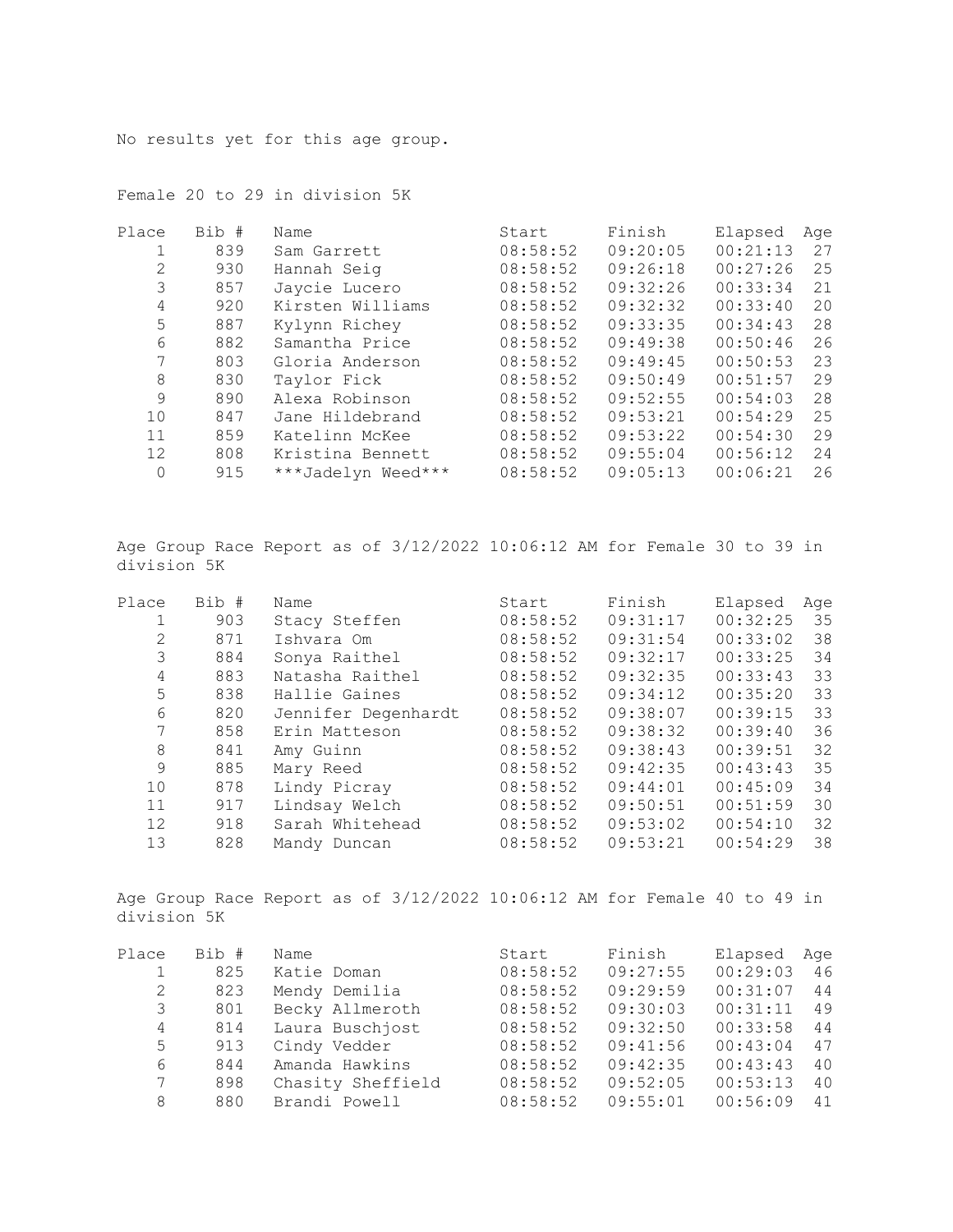Female 50 to 59 in division 5K

| Place        | Bib # | Name                            | Start    | Finish   | Elapsed  | Age |
|--------------|-------|---------------------------------|----------|----------|----------|-----|
| 1            | 864   | Brenda Morris                   | 08:58:52 | 09:25:41 | 00:26:49 | 53  |
| $\mathbf{2}$ | 889   | Tracy Ritter                    | 08:58:52 | 09:28:35 | 00:29:43 | 51  |
| 3            | 927   | Sylvia Sabal                    | 08:58:52 | 09:37:07 | 00:38:15 | 53  |
| 4            | 891   | Alicia Robinson                 | 08:58:52 | 09:41:48 | 00:42:56 | 55  |
| 5            | 922   | Ruth Winters                    | 08:58:52 | 09:42:06 | 00:43:14 | 58  |
| 6            | 912   | Tammy Templeton                 | 08:58:52 | 09:43:47 | 00:44:55 | 51  |
| 7            | 818   | Lana Crawford                   | 08:58:52 | 09:46:22 | 00:47:30 | 59  |
| $\,8\,$      | 886   | Diana Richey                    | 08:58:52 | 09:53:03 | 00:54:11 | 53  |
| 9            | 821   | Stacey Delong                   | 08:58:52 | 09:53:23 | 00:54:31 | 51  |
| 10           | 924   | Julie Mitchein                  | 08:58:52 | 09:55:01 | 00:56:09 | 53  |
| 11           | 835   | Shirley Fowler                  | 08:58:52 | 09:58:03 | 00:59:11 | 50  |
| 0            | 862   | ***Juanita Monteer***           | 08:58:52 | 09:00:46 | 00:01:54 | 52  |
| $\Omega$     | 874   | ***Sebastian Parker***          | 08:58:52 | 09:00:50 | 00:01:58 | 57  |
| $\Omega$     | 829   | **Bridget Engelbrecht**08:58:52 |          | 09:00:51 | 00:01:59 | 58  |
| 0            | 909   | ***Sonja Talley***              | 08:58:52 | 09:01:02 | 00:02:10 | 52  |
|              |       |                                 |          |          |          |     |

Female 60 to 69 in division 5K

|          | Place Bib # Name |                                     | Start             | Finish   | Elapsed Aqe   |  |
|----------|------------------|-------------------------------------|-------------------|----------|---------------|--|
| $($ )    |                  | 850 **Barbara Huddleston** 08:58:52 |                   | 09:00:02 | $00:01:10$ 66 |  |
| $\Omega$ |                  | 865 Debbie Murphy                   | 08:58:52 09:41:12 |          | $00:43:40$ 64 |  |
| (        |                  |                                     |                   |          | 00:02:21 62   |  |

Male 20 to 29 in division 10k

| Place<br>1<br>2                                          | Bib #<br>414<br>432               | Name<br>Kyle Mcareavy<br>Manzell Payne                                                 | Start<br>08:28:12<br>08:28:12             | Finish<br>09:22:27<br>09:23:49                         | Elapsed<br>Aqe<br>00:54:15<br>27<br>00:55:37<br>24                                     |
|----------------------------------------------------------|-----------------------------------|----------------------------------------------------------------------------------------|-------------------------------------------|--------------------------------------------------------|----------------------------------------------------------------------------------------|
|                                                          |                                   | Male 30 to 39 in division 10k                                                          |                                           |                                                        |                                                                                        |
| Place<br>$\mathbf 1$<br>$\mathbf{2}$<br>3<br>$\mathbf 0$ | Bib #<br>413<br>423<br>422<br>412 | Name<br>Cody Linhardt<br>KYLE Stewart<br>Ryan Smith<br>***Jeffrey Ledbetter***08:28:12 | Start<br>08:28:12<br>08:28:12<br>08:28:12 | Finish<br>09:20:37<br>09:20:43<br>09:21:04<br>09:04:51 | Elapsed<br>Aqe<br>00:52:25<br>36<br>00:52:31<br>37<br>00:52:52<br>31<br>00:36:39<br>31 |
|                                                          |                                   | Male 40 to 49 in division 10k                                                          |                                           |                                                        |                                                                                        |
| Place                                                    | Bib #                             | Name                                                                                   | Start                                     | Finish                                                 | Elapsed<br>Age                                                                         |
| 2                                                        | 426                               | Paul Wade                                                                              | 08:28:12                                  | 09:28:06                                               | 00:59:54<br>43                                                                         |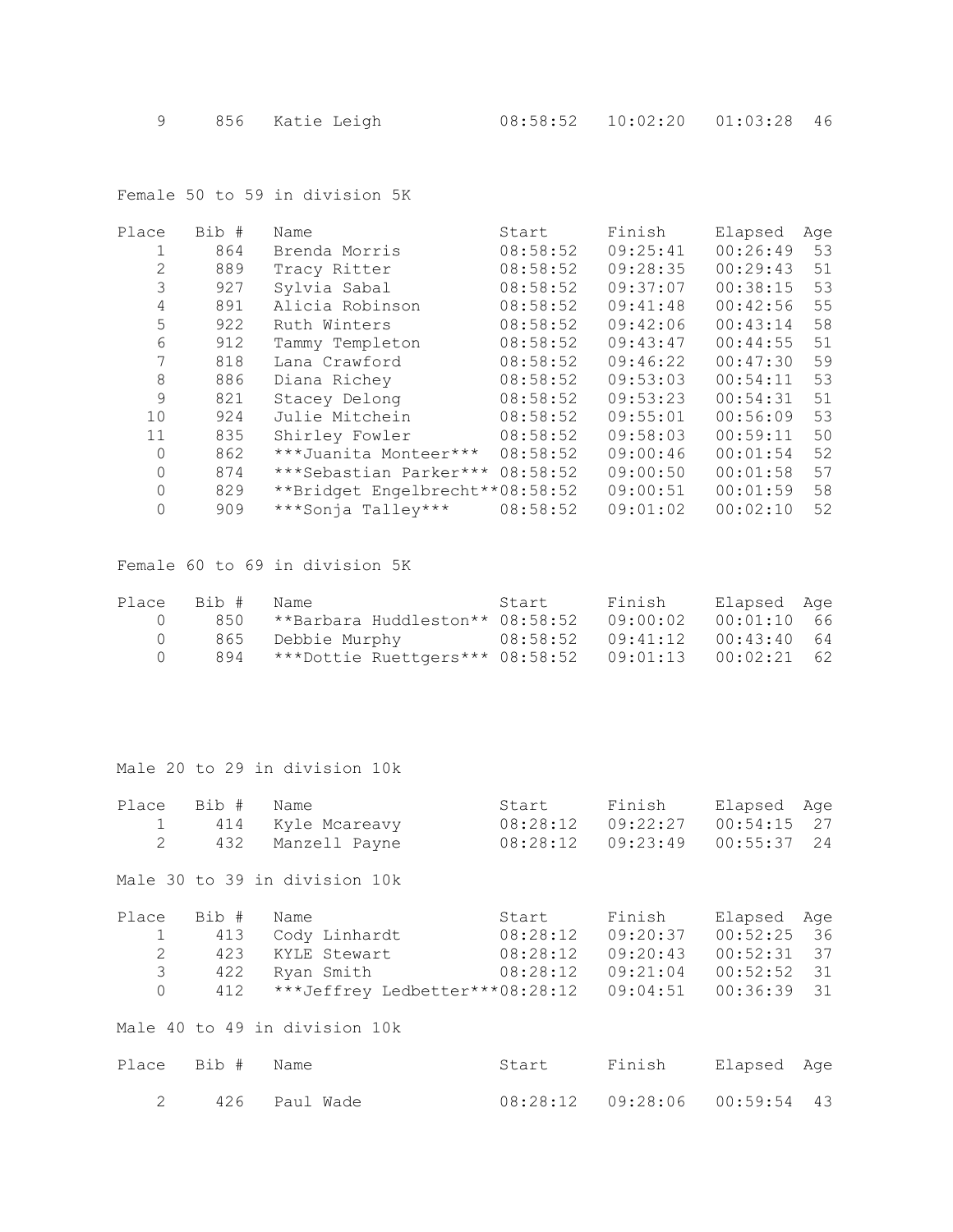|                                              |                            | Male 50 to 59 in division 10k                                          |                                  |                                                       |                                                                      |
|----------------------------------------------|----------------------------|------------------------------------------------------------------------|----------------------------------|-------------------------------------------------------|----------------------------------------------------------------------|
| Place<br>$\mathbf{1}$<br>$\overline{c}$<br>3 | Bib #<br>429<br>401<br>419 | Name<br>Dana frese<br>Eric Bessey<br>Don Sechrest                      | Start<br>$08:28:12$ $09:13:39$   | Finish<br>08:28:12 09:19:03<br>$08:28:12$ $09:27:18$  | Elapsed<br>Age<br>00:45:27<br>59<br>00:50:51<br>53<br>00:59:06<br>55 |
|                                              |                            | Male 60 to 69 in division 10k                                          |                                  |                                                       |                                                                      |
| Place<br>1<br>2                              | Bib #<br>430               | Name<br>Jim Lehmer<br>428 Greg L Word                                  | Start                            | Finish<br>$08:28:12$ $09:23:13$<br>08:28:12  09:29:21 | Elapsed<br>Age<br>00:55:01<br>61<br>01:01:09<br>66                   |
|                                              |                            | Male 70 and older in division 10k                                      |                                  |                                                       |                                                                      |
| Place<br>$\mathbf{1}$                        | Bib #<br>417               | Name<br>Tom Osterholt                                                  |                                  | Start Finish<br>$08:28:12$ $09:32:00$                 | Elapsed<br>Age<br>01:03:48<br>70                                     |
|                                              |                            | Female 20 to 29 in division 10k                                        |                                  |                                                       |                                                                      |
| Place<br>0<br>$\Omega$                       | Bib #<br>410<br>411        | Name<br>***Leah Korenberg*** 08:28:12 09:00:51<br>***Dani Ledbetter*** | Start<br>08:28:12                | Finish<br>09:04:52                                    | Elapsed<br>Age<br>00:32:39<br>26<br>00:36:40<br>27                   |
|                                              |                            | Female 30 to 39 in division 10k                                        |                                  |                                                       |                                                                      |
| Place<br>1                                   | Bib #<br>416               | Name<br>Brittnee O'Rourke                                              |                                  | Start Finish<br>$08:28:12$ $09:35:48$                 | Elapsed<br>Age<br>01:07:36<br>31                                     |
|                                              |                            | Female 40 to 49 in division 10k                                        |                                  |                                                       |                                                                      |
| Place<br>1<br>$\overline{2}$                 | Bib #<br>424<br>425        | Name<br>Wendy Sullivan<br>Crystal Tellman                              | Start<br>08:28:12<br>08:28:12    | Finish<br>09:26:48<br>09:26:49                        | Elapsed<br>Age<br>00:58:36<br>41<br>00:58:37<br>41                   |
|                                              |                            | Female 50 to 59 in division 10k                                        |                                  |                                                       |                                                                      |
| Place                                        | Bib #                      | Name                                                                   | Start                            | Finish                                                | Elapsed<br>Age                                                       |
| $\mathbf 1$<br>$\mathbf{2}$<br>3             | 407<br>415<br>420          | Kathy Frese<br>Julie Miller<br>Lynne Shea                              | 08:28:12<br>08:28:12<br>08:28:12 | 09:18:34<br>09:20:50<br>09:26:38                      | 00:50:22<br>53<br>00:52:38<br>56<br>00:58:26<br>56                   |